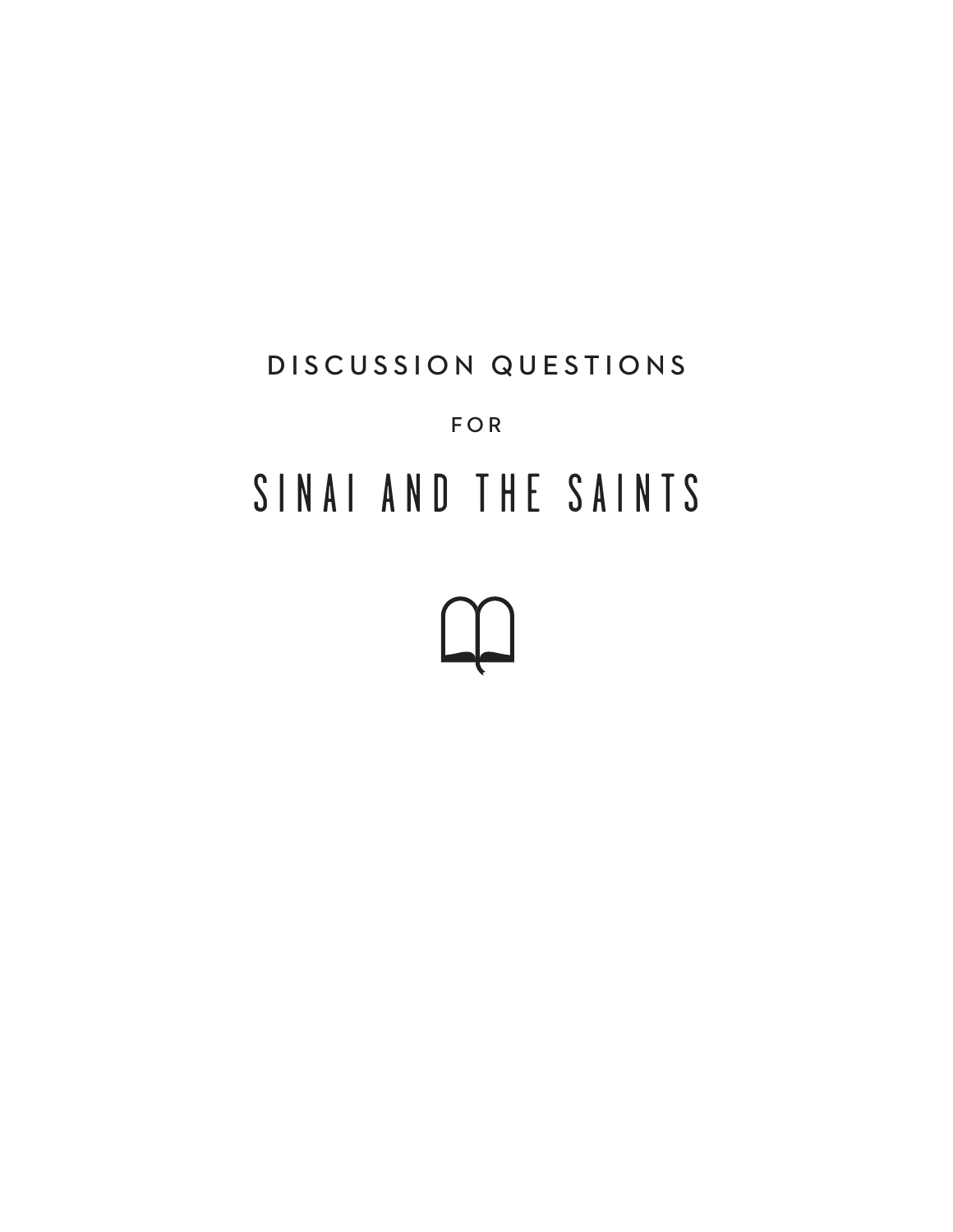I have designed these discussion questions for small groups or classes who are reading *Sinai and the Saints* together. If a small group desires to use the book as the basis for a study, I have included suggested Bible readings for each chapter and recommend the following six-session study:

Session 1: Introduction–Chapter 1 Session 2: Chapters 2–3 Session 3: Chapters 4–5 Session 4: Chapters 6–7 Session 5: Chapters 8–9 Session 6: Conclusion and Appendixes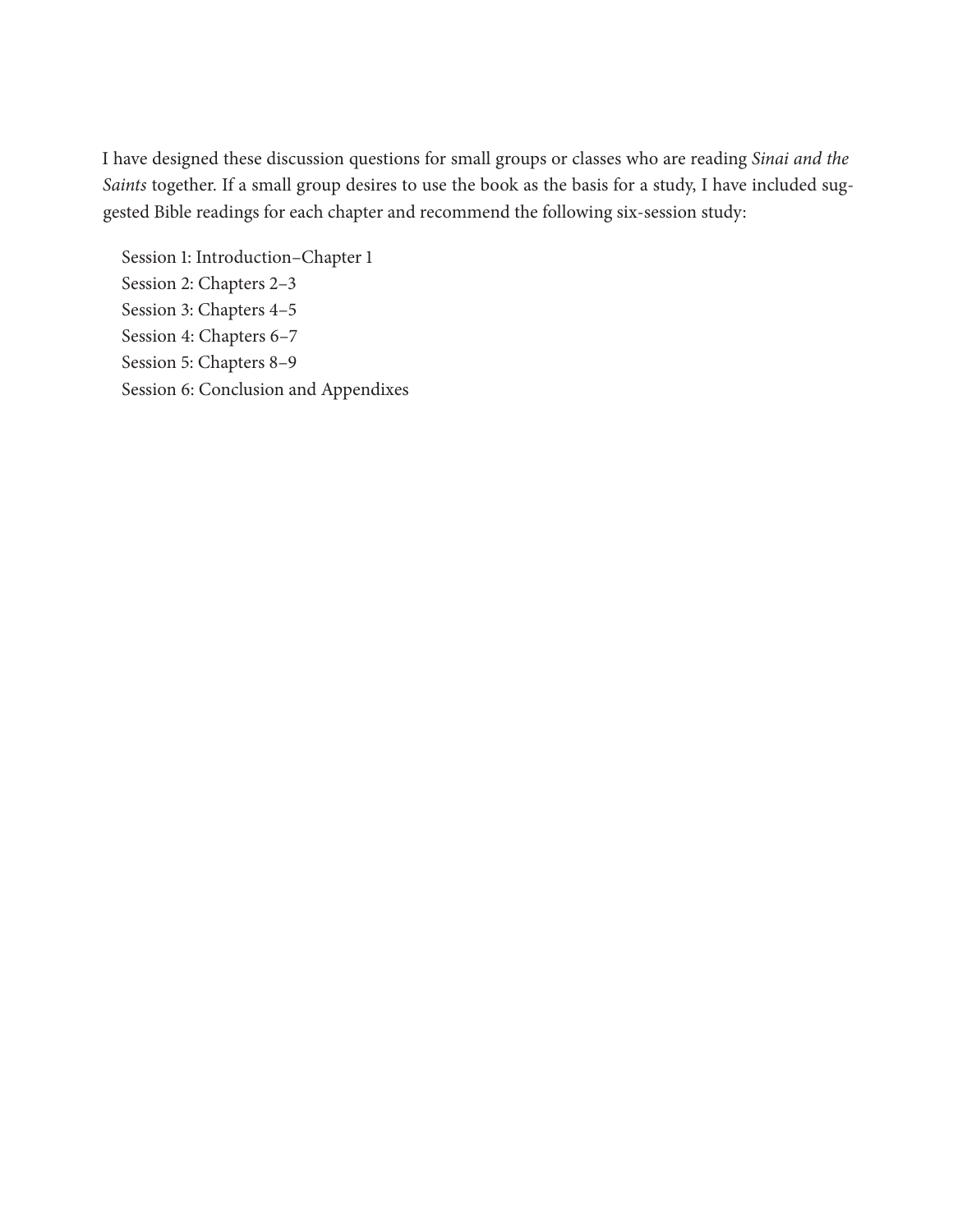## Introduction

#### SUGGESTED BIBLE READING LEVITICUS 19

- 1. Todd begins his book by giving several reasons why Christians often struggle with the Old Testament laws. Have you experienced any of these struggles? If so, which one do you find the most difficult to overcome?
- 2. Can you give examples of Old Testament laws that you have struggled to understand and/or apply to your life?
- 3. Todd gives two examples of challenges from American culture regarding Christians and their inconsistent handling of old covenant laws (4-6). How would you respond to these challenges?
- 4. Todd argues that the Old Testament laws play a significant role in the biblical story. Why do you think many Christians fail to read the laws in the context of the larger biblical story? What makes this type of reading difficult?

## CHAPTER ONE

#### SUGGESTED BIBLE READING EXODUS 20–23; LEVITICUS 11–15

- 1. Todd discusses the importance of identifying the specific laws under consideration. When Christians use phrases such as "God's laws" or "biblical laws," what laws come to your mind? How might these general expressions hinder productive dialogue regarding Christians and their relationship to Old Testament laws?
- 2. In his excursus on page 15, Todd highlights the similarities between the old covenant and ancient Near Eastern vassal treaties. How does understanding Yahweh as a suzerain and Israel as his vassal enhance your understanding of God's relationship to his people in the Old Testament?
- 3. Todd argues that the term *Old Testament* carries some negative connotations. Do you think that this term causes some Christians to view the Hebrew Bible as outdated and unnecessary? Why or why not?
- 4. Many Christians struggle reading through the old covenant laws because the laws do not seem to have any logical progression. Discuss specific ways Todd's overview and grouping of the laws has helped you understand the content of the old covenant laws.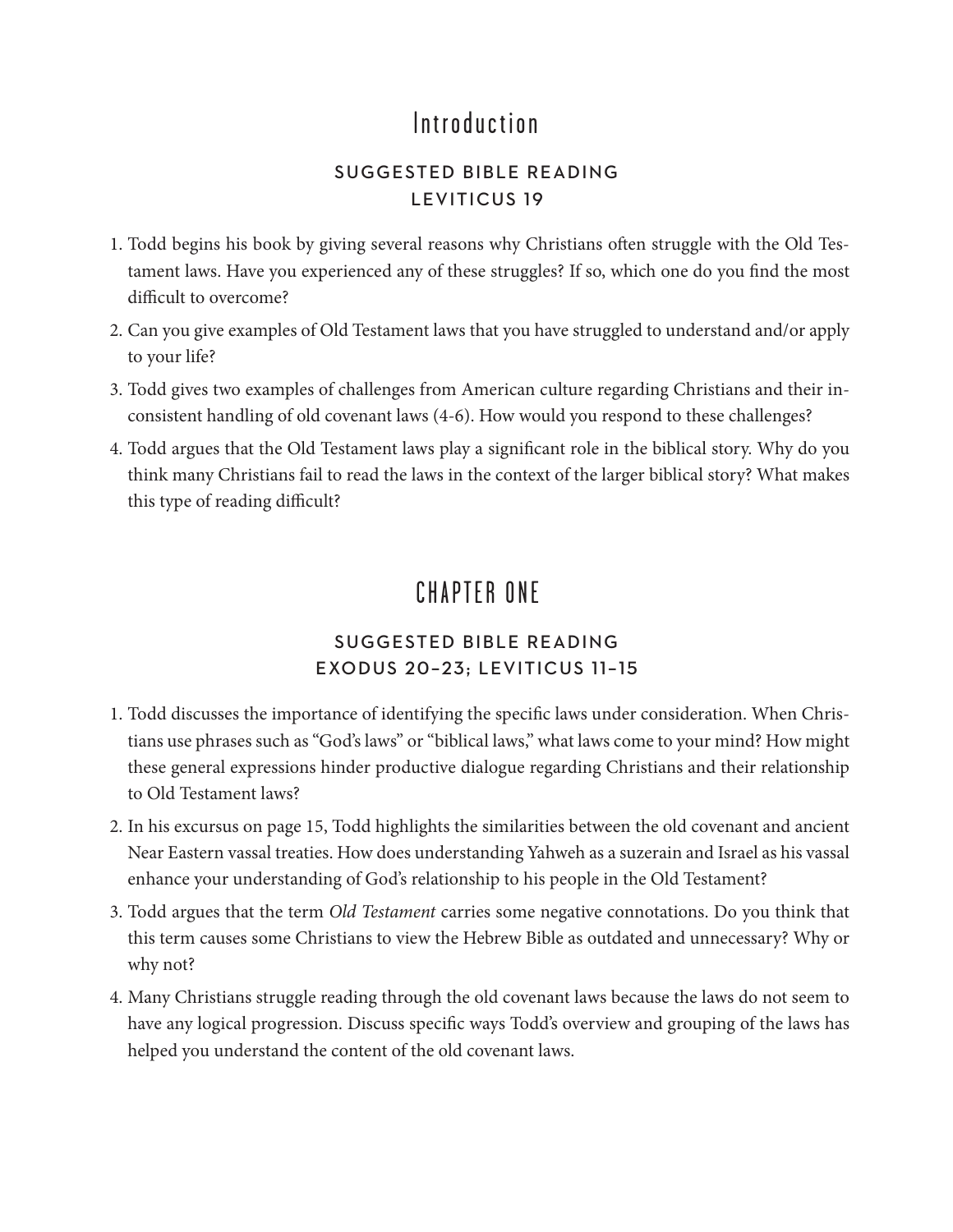## CHAPTER TWO

#### SUGGESTED BIBLE READING ROMANS 7; GALATIANS 3; EPHESIANS 2:11-18; COLOSSIANS 2:11-19

- 1. Todd asserts, "Many believers do not see the benefit of exploring interpretive options and simply refuse to make the effort" (31). How do you typically respond to controversial topics or biblical passages that have multiple interpretations? More specifically, how do you typically respond to different Christian approaches to the old covenant laws?
- 2. Todd overviews the three most common Christian approaches to the old covenant laws. Which approach has most influenced your thinking on this topic? Do you agree with the strengths and weaknesses Todd outlines for the approach you selected?
- 3. How much have you interacted with the other approaches to the old covenant laws? How has Todd's overview of these different approaches helped you understand why Christians view the old covenant laws differently?
- 4. In outlining his own approach, Todd argues that although Christians are not under the jurisdiction of the old covenant laws, the Hebrew Bible is still Christian Scripture and stands in continuity with the message of the New Testament. Why is it difficult for Christians to see the continuity between the Hebrew Bible and the New Testament?

# CHAPTER THREE

#### SUGGESTED BIBLE READING ROMANS 3:19-26; GALATIANS 4:21-31

- 1. Todd begins chapter 3 by underscoring the importance of context when interpreting a passage of Scripture. Have you witnessed someone (maybe yourself) misinterpret a biblical passage because he or she ignored the passage's context? Why is it difficult to keep the context of the old covenant in view when interpreting the laws?
- 2. In his discussion of the Pentateuch, Todd uses the example of Leviticus to demonstrate the importance of interpreting the laws in light of the Pentateuch as a whole. Do you think most Christians try to read Leviticus as an isolated book? How does reading Leviticus as part of a larger book help us understand its message?
- 3. How does understanding the multiple referents of the word *law* help us better understand the Bible's teaching on this topic (e.g., Rom 3:20-22; Gal 4:21)? In what ways is this concept confusing?
- 4. Turn to Romans 3:21 and Galatians 4:21 in your Bible. Does your translation distinguish between the referents of the word *law* by capitalizing any of its occurrences?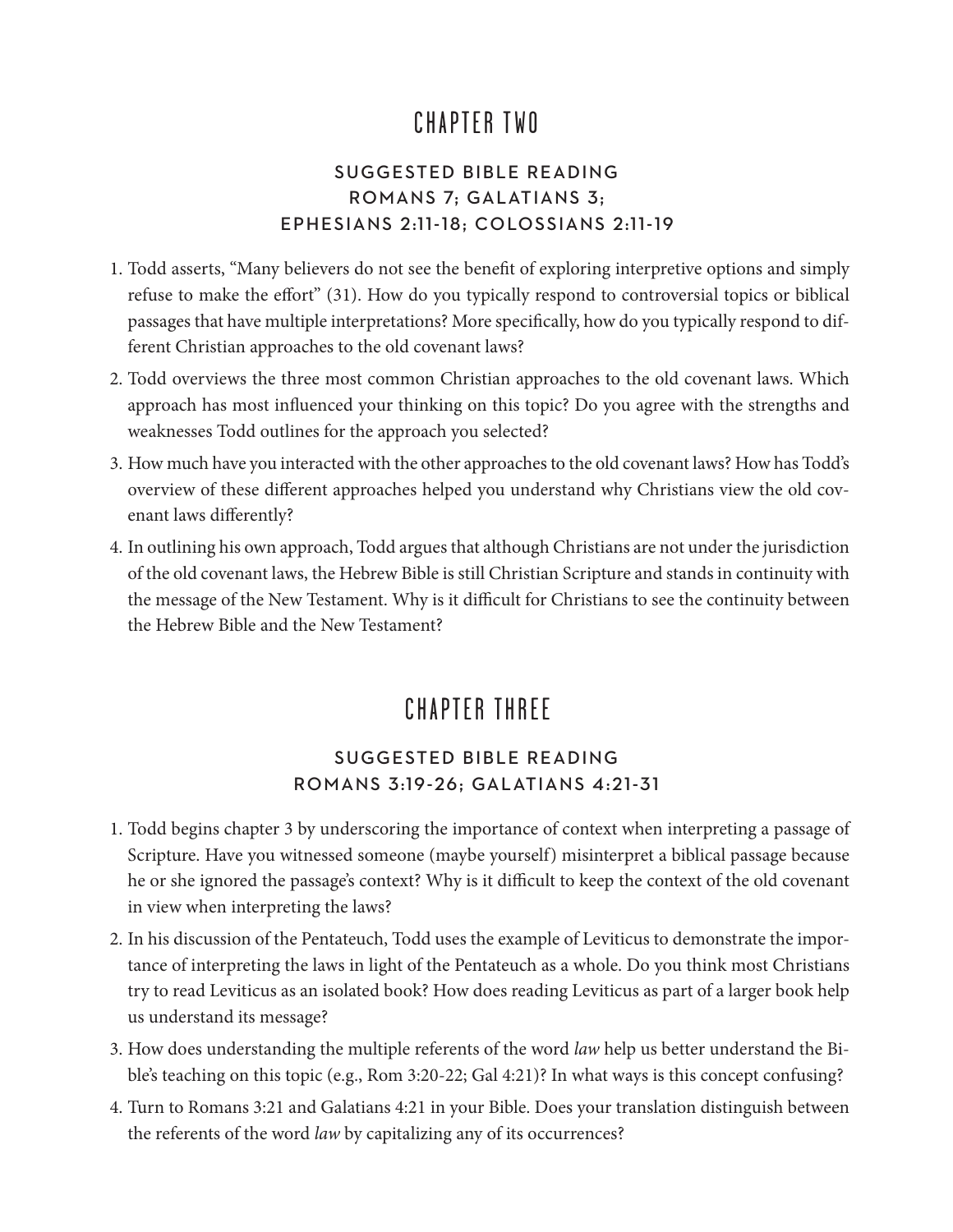## CHAPTER FOUR

#### SUGGESTED BIBLE READING EXODUS 19; 24; 32–34

- 1. Many Christians believe that the Old Testament is Israel's story and not their own. How does a proper understanding of Israel's role under the old covenant help us understand the relationship of the Old Testament to all the nations of the world? Does Todd's analogy of the quarterback in football help you better understand Israel's role?
- 2. Todd argues that Christians should assume that "the legal requirements" of the old covenant "were to govern Israel, not all nations" (62). Why do many Christians feel an obligation to live under the old covenant's legal requirements?
- 3. Todd explains the golden calf as Israel's attempt to represent Yahweh. He states that such an understanding makes the Israelites "appear less foolish," which is a common way modern Christians view Israel (64). If we were to examine our own lives and the idols we are tempted to worship, do you think the ancient Israelites would think we were foolish? Why or why not?
- 4. Todd explains the significance of the Sinai-rebellion narratives by showing how Yahweh gave additional laws in response to each rebellion. What does this pattern teach us about God's character?

## CHAPTER FIVE

#### SUGGESTED BIBLE READING NUMBERS 10–21

- 1. Some Christians are familiar with Israel's rebellions recorded in the book of Numbers, but very few Christians read them in conjunction with the Sinai covenant. How has Todd's discussion of this "before and after picture" helped you better understand the meaning of the laws in their context?
- 2. At the end of this chapter's first section, Todd states that the old covenant increased Israel's rebellion, but the laws themselves were not evil (77-78). Is it difficult to understand how the old covenant could be at fault (as Hebrews 8:7-8 implies) without the laws themselves being evil? Why do you think Yahweh would give Israel this covenant if it were not sufficient to produce righteousness?
- 3. The book of Numbers emphasizes God's wrath toward Israel's sin. Does reading Numbers' judgment passages in light of Israel's agreement with Yahweh at Sinai "soften" the picture of God's wrath in the Old Testament?
- 4. In his section entitled "Is Moses' Hope in the Old Covenant?," Todd discusses how Moses predicts Israel's rebellion in their land of promise (82-87). How does this negative expectation force us as later readers to look for a different means of attaining righteousness?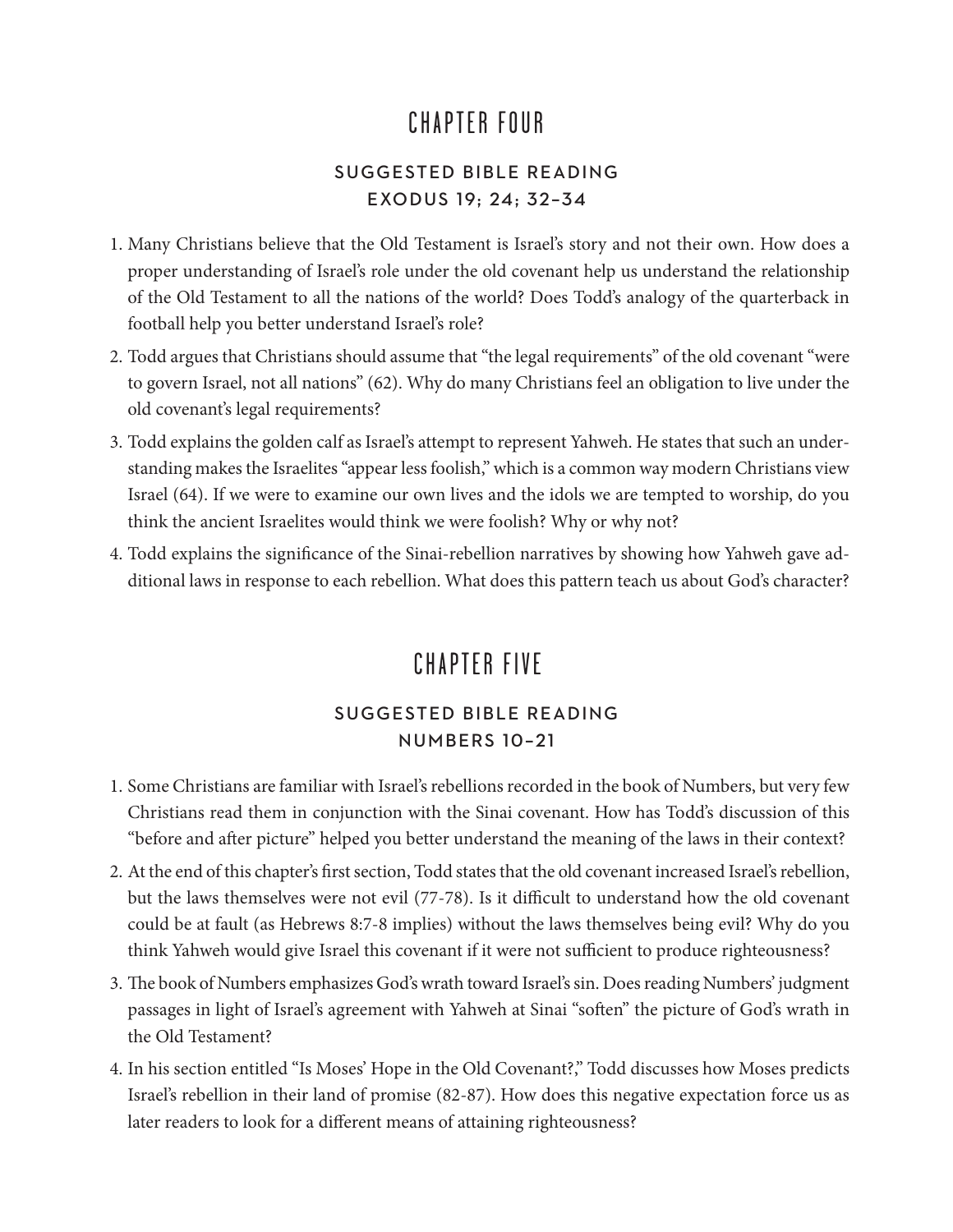## CHAPTER SIX

#### SUGGESTED BIBLE READING EXODUS 20; DEUTERONOMY 5; ROMANS 14

- 1. Were you raised in a tradition that emphasized the Ten Commandments as the primary guide for living? If so, what reasons did those in your tradition give for such an interpretation of the Ten Commandments?
- 2. Many Christians do not live as though they are required to keep the Sabbath day. Do you think these Christians are motivated by their biblical convictions (i.e., they do not believe the Bible teaches Christians to keep the Sabbath) or by cultural compromise (i.e., they think Christians should keep the Sabbath, but they do not do so for various reasons)?
- 3. Although he argues that Christians do not have to obey the Sabbath command, Todd emphasizes the importance of rest for Christians (101-2). Can you think of any biblical passages that support Todd's emphasis on rest? What are some practical reasons for incorporating regular rest in your life? Discuss some specific ways you can be intentional about resting.
- 4. Do you agree with Todd's assertion that holding the Ten Commandments as our guide for living could harm our witness? Can you think of other examples besides the three Todd gives on pages 104-5?

# CHAPTER SEVEN

#### SUGGESTED BIBLE READING DEUTERONOMY 28; ROMANS 8:1-14; 1 PETER 2:9-10

- 1. Before reading Todd's chapter, what laws (other than the Ten Commandments) would you have identified as the basic laws for Christian living?
- 2. Todd states, "One could obey all ten of the Ten Commandments and never come close to the sacrificial love demanded in the law of Christ" (112). Discuss how the law of Christ requires more from us than each of the last six commandments.
- 3. Does the concept of natural law help you better understand the overlap between the ethical requirements of the old and new covenants? Between Christianity and other religions?
- 4. Do many Christians live their lives like Israel under the old covenant, believing that their obedience results in God's blessing and their disobedience results in God's cursing? How does the truth that God blesses us with every spiritual blessing in Christ affect our daily lives? How might you understand this in light of 1 Peter 2:9?
- 5. Many churches neglect the New Testament's emphasis on the Spirit's role in our sanctification (growth in holiness). If, as Todd states, "the phrase 'living by the Spirit' is an apt summary of the Christian life" (125), how does such a neglect prevent us from living the lives God desires for us?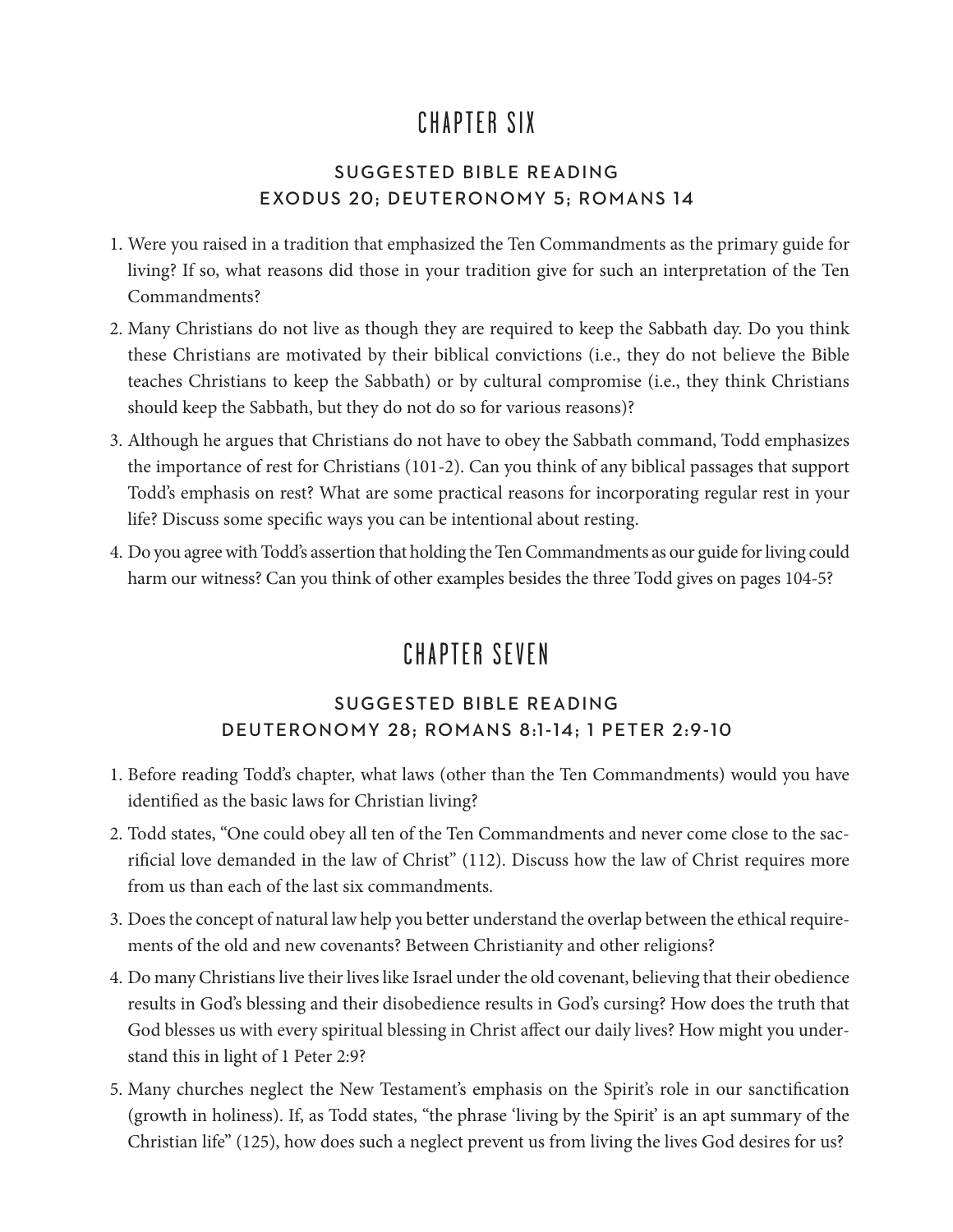## CHAPTER EIGHT

#### SUGGESTED BIBLE READING DEUTERONOMY 17:14-20; ROMANS 12:1-2; EPHESIANS 2:11-22; HEBREWS 13:15-16;

- 1. How does the New Testament's application of tabernacle/temple and sacrificial imagery to the church help you better understand your relationship to God and your role in the world today?
- 2. In his discussion of holiness, Todd connects God's desire for Israel's holiness to his desire for the church's holiness. What are some specific ways that modern Christians should look "strange" in the eyes of the world (see 1 Pet 4:1-5)? In Todd's words, "How can we reflect our 'set apartness' to God in how we live our lives?" (143).
- 3. Todd uses an example of a Honda Super Bowl commercial to demonstrate how later biblical authors used the Pentateuch (144-45). Can you think of other cultural examples wherein a writer or producer assumed their readers' or viewers' knowledge of another cultural event? When it comes to our understanding of the Bible, why could it be dangerous for Christians to be ignorant of the Old Testament and, in particular, the old covenant laws?
- 4. Have you heard Solomon's story taught in light of the laws for kings? How has Todd's discussion of Solomon's reign helped you understand how later biblical authors assume the reader's knowledge of earlier laws and stories?

## CHAPTER NINE

#### SUGGESTED BIBLE READING GENESIS 49:8-12; DEUTERONOMY 30:1-6; JEREMIAH 31:31-34; EZEKIEL 36:24-38

- 1. Todd highlights the biblical pattern of God offering his people hope in the midst of judgment. What does this pattern teach us about God's character?
- 2. Jesus taught that "out of the heart come evil thoughts, murder, adultery, sexual immorality, theft, false witness, slander" (Mt 15:19). Compare Jesus' teaching to Moses' teaching on the heart in Deuteronomy. How are the two similar? Different?
- 3. In what ways does Todd's discussion of the Pentateuch's teaching on the coming king enhance your understanding of Jesus and his work? Does Todd's discussion help you better understand the beliefs of many first-century Jews?
- 4. At the conclusion of this chapter, Todd emphasizes how similar the messages of the Hebrew Bible and the New Testament are. Do you agree with Todd's assessment? Why is it sometimes difficult to see the similarities between the Hebrew Bible and the New Testament?